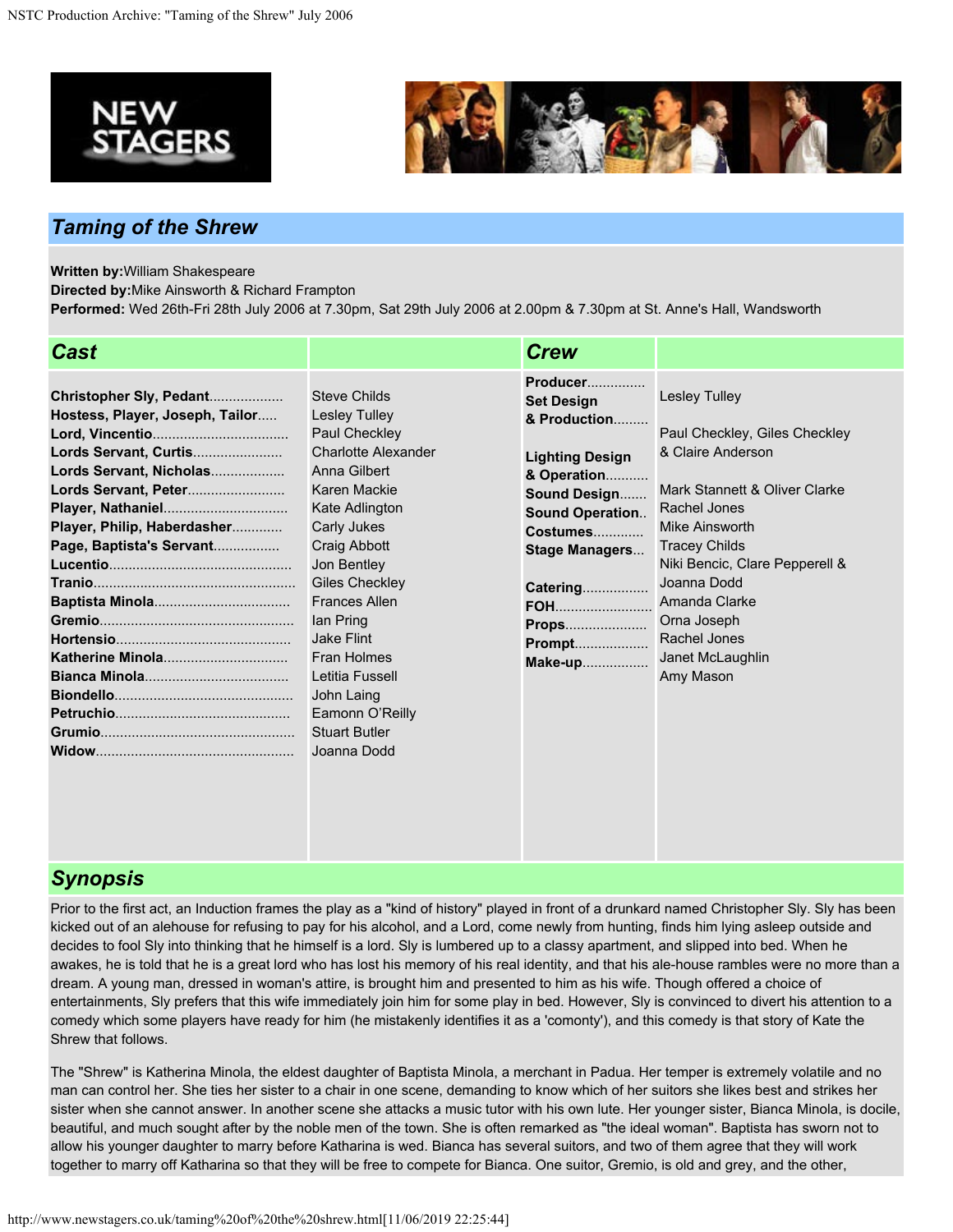#### Hortensio, is feisty and young.

The plot becomes considerably more complex when two strangers, Petruchio and Lucentio, arrive in town. Lucentio, the son of the wealthy merchant Vincentio of Pisa, falls in love with Bianca, while Petruchio seems interested only in money.

When Baptista mentions that Bianca needs a tutor, both Gremio and Hortensio compete to find one for her in order to curry Baptista's favor. Gremio comes across Lucentio, who pretends to be a man of letters in order to woo Bianca. Hortensio disguises himself as a musician and convinces Petruchio to present him to Baptista as a music tutor. Thus, Lucentio and Hortensio, pretending to be teachers, woo Bianca behind her father's back.

Meanwhile, Petruchio is told by the suitors about the large dowry that would come with marrying Katharina. He attempts to woo the violent Katharina, calling her "Kate". In a scene he talks to Katherina and proves to the audience that he will not back down and is her intellectual equal. He quickly settles on the dowry, marries her and takes her home against her will. Once there, he begins his "taming" of his new wife - he keeps her from sleeping, invents reasons why she cannot eat, and buys her beautiful clothes only to rip them up. When Kate, profoundly shaken by her experiences, is told that they are to return to Padua for Bianca's wedding, she is only too happy to comply. By the time they arrive, Kate's taming is complete and she no longer resists Petruchio. She demonstrates her complete subordination to his will by agreeing that she will regard the moon as the sun, or the sun as the moon, if he demands her to do so.

Bianca is to be married to Lucentio (following a complex subplot involving Lucentio's servant masquerading as his master during his stint as a tutor). Hortensio has married a rich widow. During the banquet, Petruchio brags that his wife, formerly untamable, is now completely obedient. Baptista, Hortensio, and Lucentio are incredulous and the latter two believe that their wives are more obedient. Petruchio proposes a wager in which each will send a servant to call for their wives, and whichever wife comes most obediently will have won the wager for her husband. Baptista, not believing that his shrewish Katharina has been tamed, offers an enormous second dowry in addition to the wager.

Kate is the only one who responds, winning for Petruchio a second dowry. At the end of the play, after the other two wives have been summoned as well, Kate gives a monologue explaining that wives should always obey their husbands and lords.

### *Reviews*

For the NODA review click [here](http://www.newstagers.co.uk/tamingnodareview.htm) For some member reviews click [here](http://www.newstagers.co.uk/tamingmemberreviews.htm)

### *Production Photos (Click to enlarge)*